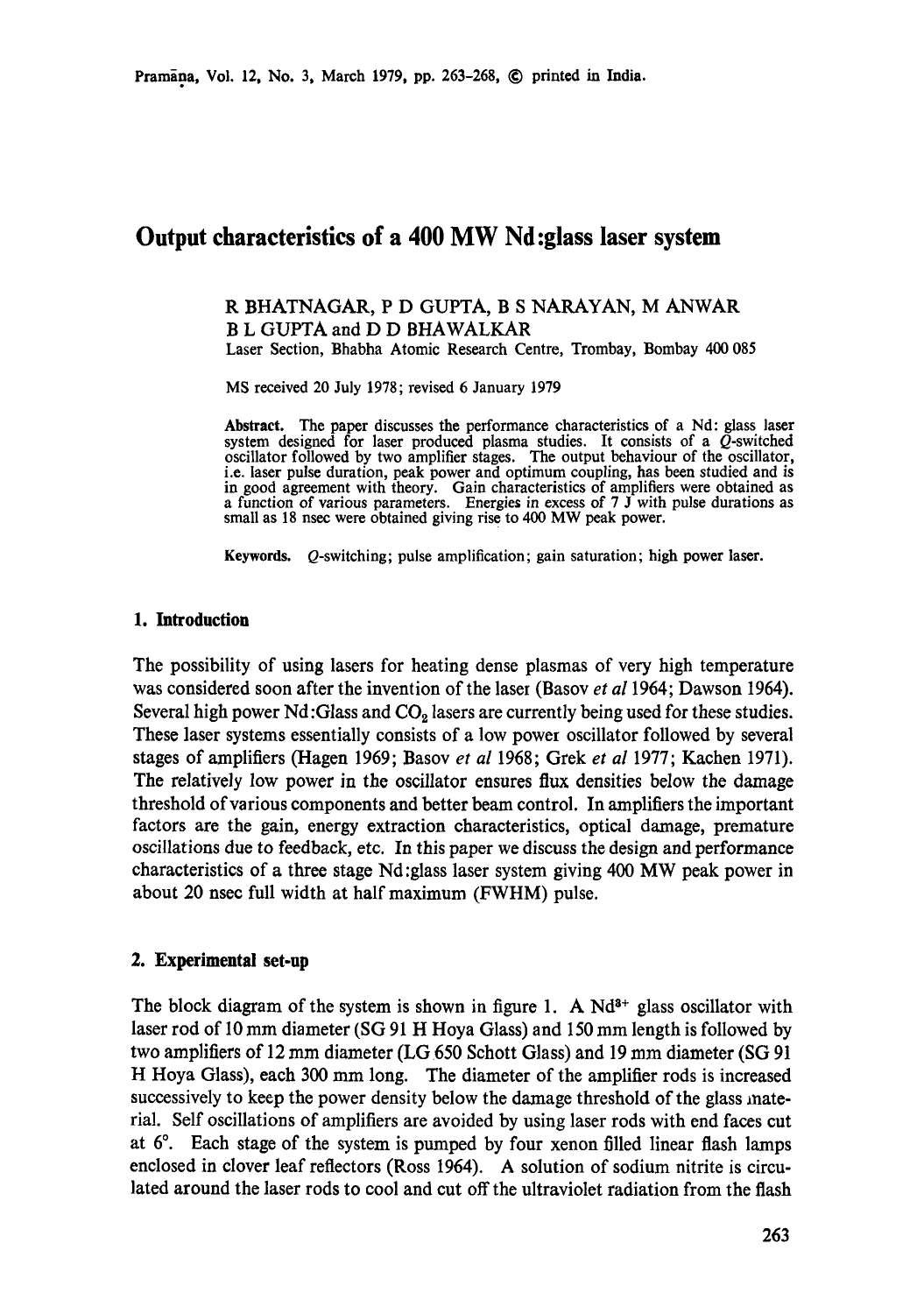

Figure 1. Block diagram of the laser system

lamps. The flash lamps pulse duration were 400  $\mu$  sec, 550  $\mu$  sec and 450  $\mu$  sec respectively whereas the fluorescent life time for the glass are 300  $\mu$  sec, 640  $\mu$  sec and 300  $\mu$  sec respectively. It is apparent from this that individual stages will reach peak inversion at different times. Appropriate time delays are introduced between the firings of different stages and opening of the electrooptic light modulator (EOLM) switch. The sequential firing of the stages is controlled by a trigger delay network (Bhatnagar *et al* 1978).

#### 2.1. *Oscillator*

The oscillator shown schematically in figure 2 consisted of two mirrors  $M_1$  and  $M_2$ , an EOLM glass polariser and a glass rod. A 6 mm aperture was used to restrict the number of transverse modes. The optimum 1effectivity of the output mirror can be estimated from threshold energy measurements. Exact calculations for pulsed



Figure 2. Schematic diagram of the oscillator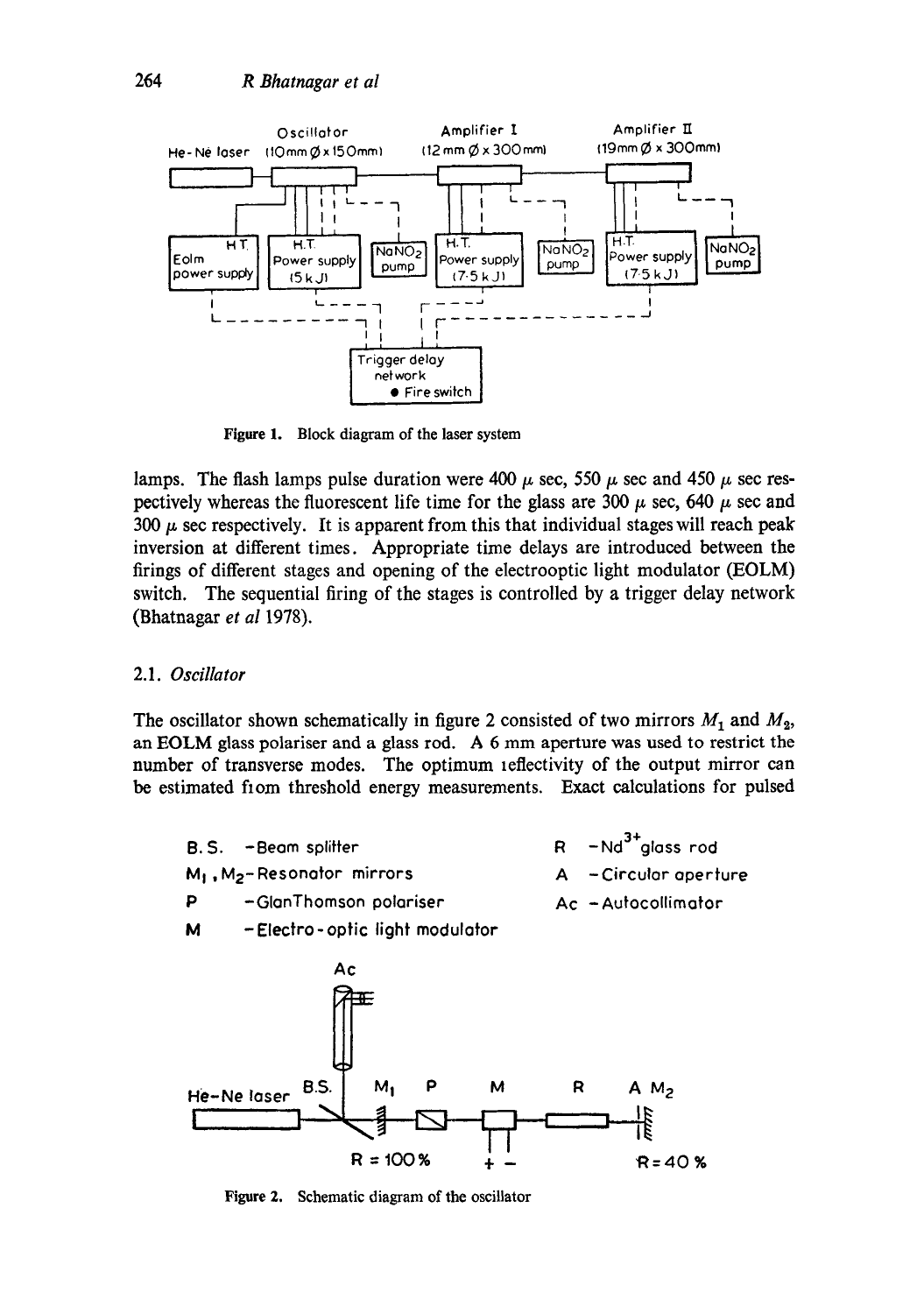laser are not straightforward. For steady state lasers the optimum reflectivity is given by (Walter-Kuechner, 1976)

$$
R_{\rm opt} = 1 - \frac{(2KP_{\rm in}L)^{1/2} - L}{1 + L}
$$

where K is the slope of the curve for threshold energy vs  $(-log R)$  i.e.

$$
K=\frac{1}{2}d\,\frac{(-\ln R)}{d\,P_{\rm th}},
$$

and

$$
L = \frac{P_{\text{th}} \ln(R) - P'_{\text{th}} \ln(R'')}{P'_{\text{th}} - P'_{\text{th}}},
$$

where  $P_{th}$  (R) is the threshold energy for reflectivity R and  $P_{in}$  is the input energy.

From the plot of threshold energy vs  $(-log R)$  for the oscillator

$$
K = 0.83
$$
 (kJ<sup>-1</sup>) and L=0.715.

For input energy of 2.35 kJ the optimum reflectivity for normal oscillations case comes to be 43 $\%$  and for a Q-switched case the optimum reflectivity should be still lower. Hence a mirror of 40% reflectivity was used for  $Q$ -switch operation.

The switching of voltage on the modulator was done using a Krytron KN-22 which gave switching time as fast as 5 nsec. The delay between the flash lamp firing and switching of the EOLM voltage was optimised and was found to be 370  $\mu$  sec. The  $Q$ -switched pulse was detected by a biplanar photodiode ITT 400 (rise time 0.3 nsec) and displayed on a tektronix oscilloscope. Figure 3 shows the variation of output power and pulse duration at different input energies with a typical pulse shape shown in the inset.

Output energies can be calculated from stored energy consideration. The threshold population inversion for the system is  $5.7 \times 10^{17}/c$ . For a pump energy of 2.35 kJ, the population inversion comes out to be  $1.3 \times 10^{18}/c$ . For an aperture of 6 mm and exposed length of the rod 10 cm, the total population inversion is  $3.7 \times 10^{18}$ . For photon energy of 1.17 eV ( $\lambda = 1.06~\mu$ ), the stored energy is 0.7 J. Using energy utilisation factor of  $0.86$  for a final population inversion 2.3 times the threshold (Steele 1965), the energy output is approximately  $0.6$  J.

The half width of the pulse can be calculated from the analysis of  $Q$ -switch pulse by Wagner and Lengyel (1963). The cavity decay time  $t_c$ , for an optical path of 58 cm and effective reflectivity of 15% is 4.5 nsec. For pump energy 2.3 times the threshold energy, the pulse width is given to be  $3.7 t_c$ . Thus the pulse width for input energies of 2"35 kJ comes out to be 16"5 nsec, in good agreement with the experimentally observed value. The output power and pulse durations of the laser were similarly calculated for different input energies and are shown in figure 3. The agreement with experimentally observed values is good.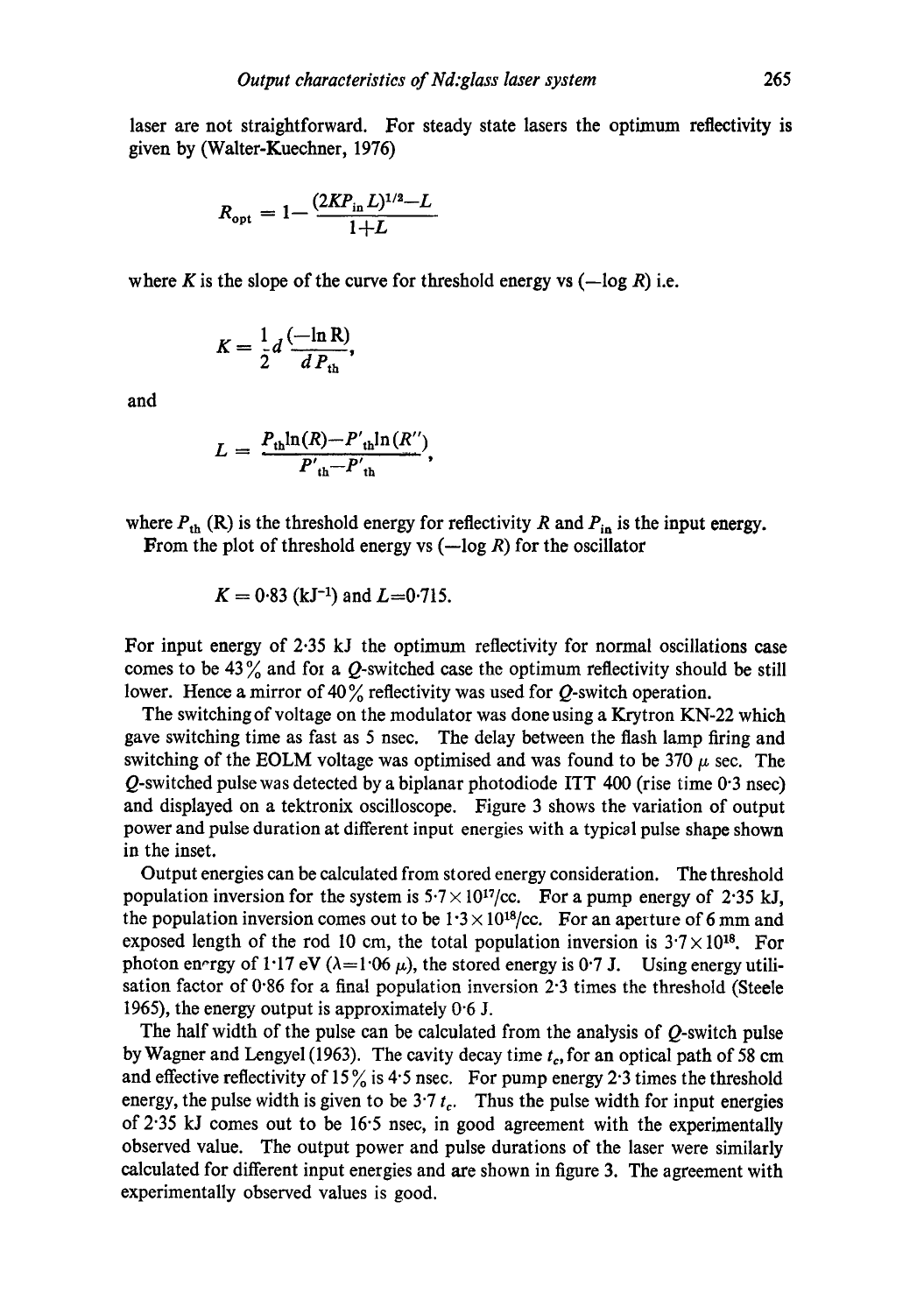

Figure 3. Oscillator output power and pulse duration vs electrical input energy

### 2.2. *Amplifiers*

The gain characteristics of the amplifiers were studied by simultaneously measuring the input and output power. Variation of gain with electrical input energy for both the amplifiers at different laser inputs is shown in figure 4. It is seen that at higher electrical input energies the first amplifier goes in saturation region. This is found to be consistent with the stored energy calculations. For an electrical input of 6 kJ to this amplifier and laser input of  $0.45$  J ( $25$  MW, 18 n sec), the extracted energy is  $2.5$  J about half the stored energy, suggesting saturation operation of the amplifier. It is noted that the second amplifier is not driven in saturation region for the same inputs. Thist esults fromthe fact that oscillator beam divergence is 2 m radians and the spot size increases to  $\sim$  10 mm at the input of second amplifier. This reduces the incident energy density of the laser much below the saturation energy density of the amplifier glass. However, the second amplifier is driven in saturation region for higher input laser energies of l'7J (95 MW, 18 n see pulse). The system gave maximum energies of 8 J with peak powers of  $\sim$  400 MW. Pulse duration could be changed from 18 to 70 nsec by changing the electrical input to the oscillator.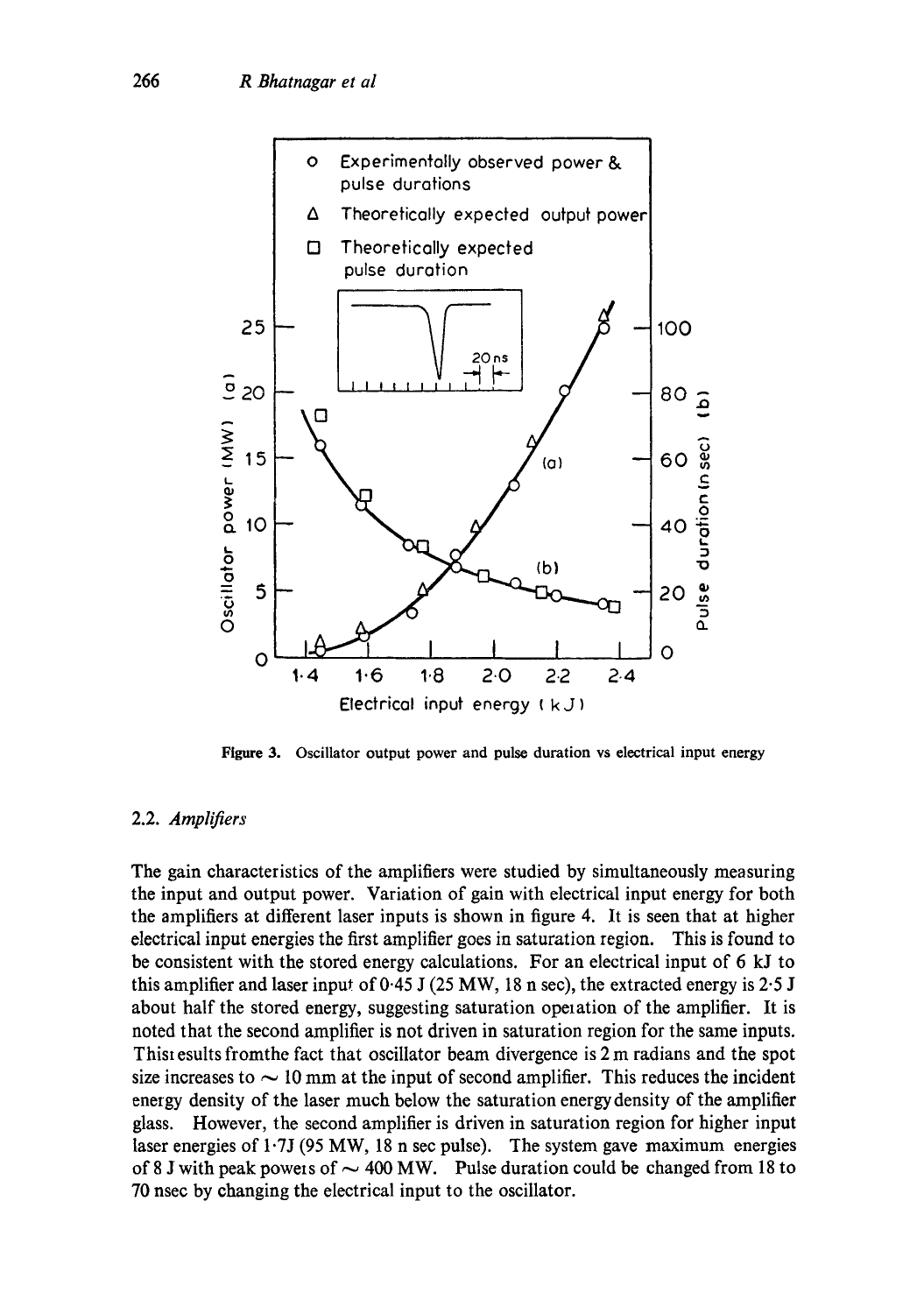

Figure 4. Gain characteristics of amplifiers

## **3. Conclusions**

The performance characteristics of a Nd :glass laser system are discussed. The EOLM Q-switched oscillator gave peak powers of 25 MW in 18 nsec FWHM. The output power and pulse duration of the oscillator output were measmed at diffeient electrical inputs and good agreement was found with the theoretically expected behaviour. Gain characteristics of the amplifiers were obtained and saturation behaviour explained from stored energy consideration. The system gave output energies upto 8 J in pulse durations of 20 nsec giving peak powers of 400 MW in a multimode beam.

#### **Acknowledgements**

The authors wish to acknowledge the assistance of Mr S Kumbhare and Mr K S Birdi.